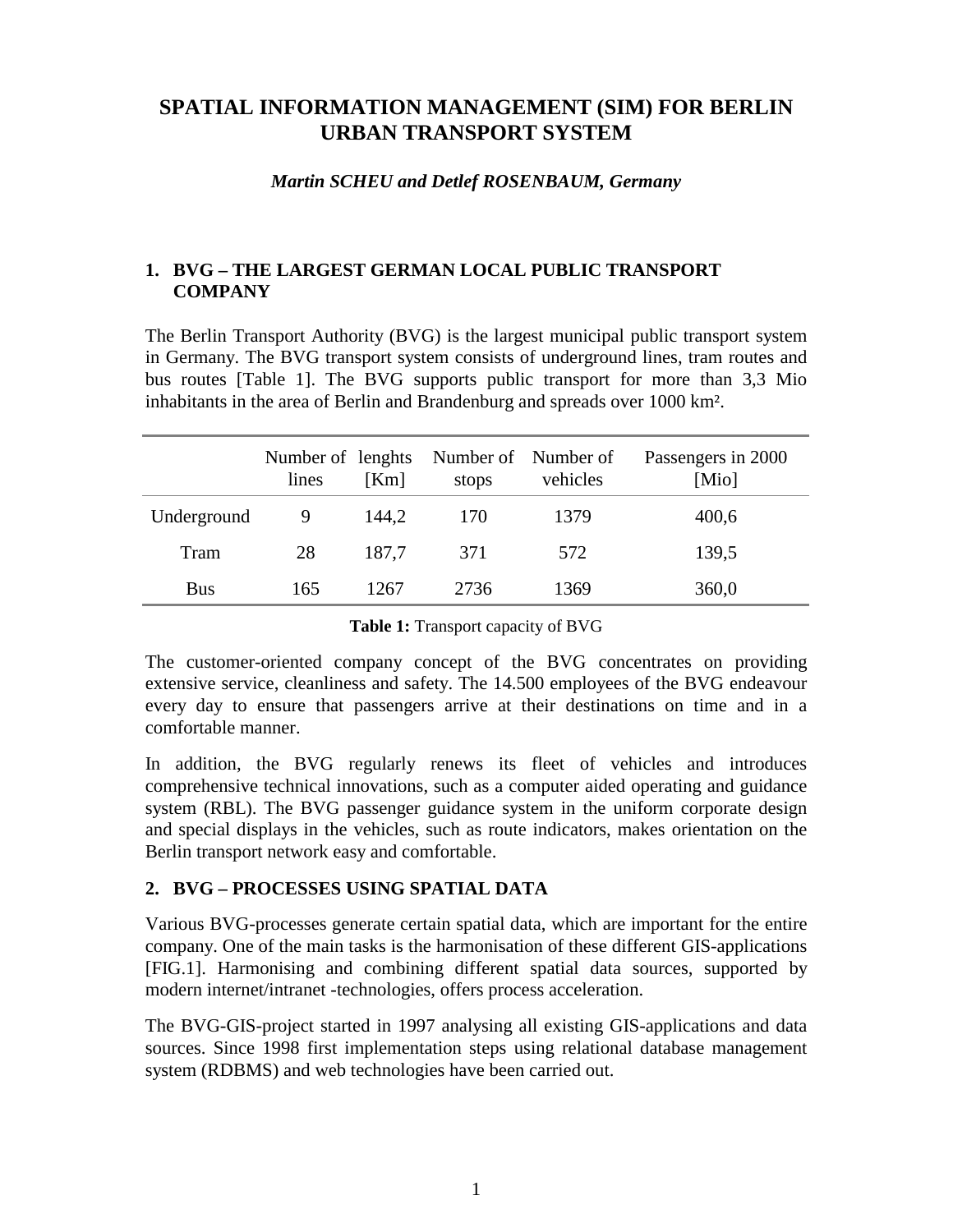

**Fig.1:** Harmonisation of GIS-applications

### **3. GEO-REFERENCED BASIC DATA SOURCES**

BVG-GIS differs between two types of spatial data sources. Basic data are produced and distributed by external institutions [Table 2]. Due to existing contracts all basic data are licensed for shared use in the entire company.

| Basic data source             | Produced by         | Specification | Scale    |
|-------------------------------|---------------------|---------------|----------|
| ALK <sup></sup>               | SenStadt, Berlin    | Vector        | 1:1 000  |
| <b>RBS</b>                    | StaLa, Berlin       | Vector        | 1:5000   |
| K <sub>5</sub> R <sub>D</sub> | SenStadt, Berlin    | Bitmap        | 1:5000   |
| K10RD                         | SenStadt, Berlin    | Bitmap        | 1:10 000 |
| <b>ATKIS</b>                  | LVermA Bbg, Potsdam | Vector        | 1:25 000 |
| Multinet                      | <b>Teleatlas</b>    | Vector        |          |

| Table 2: Basic data sources used by the BVG |
|---------------------------------------------|
|---------------------------------------------|

Asset data describe company facilities and the transport network. These data are explored from existing applications and transferred to the spatial information management.

### **4. BVG GIS AND DISTRIBUTION STRATEGY**

The BVG IT-network includes nearly 3.000 PC-clients. A company intranet supporting WWW-services has already been established. Using this existing IT-infrastructure, investment for GIS-implementation and data distribution will be minimised. Also costs for training and information distribution are reduced because BVG staff are used to intranet-applications. BVG GIS is easy to use and meets the requirements of the staff.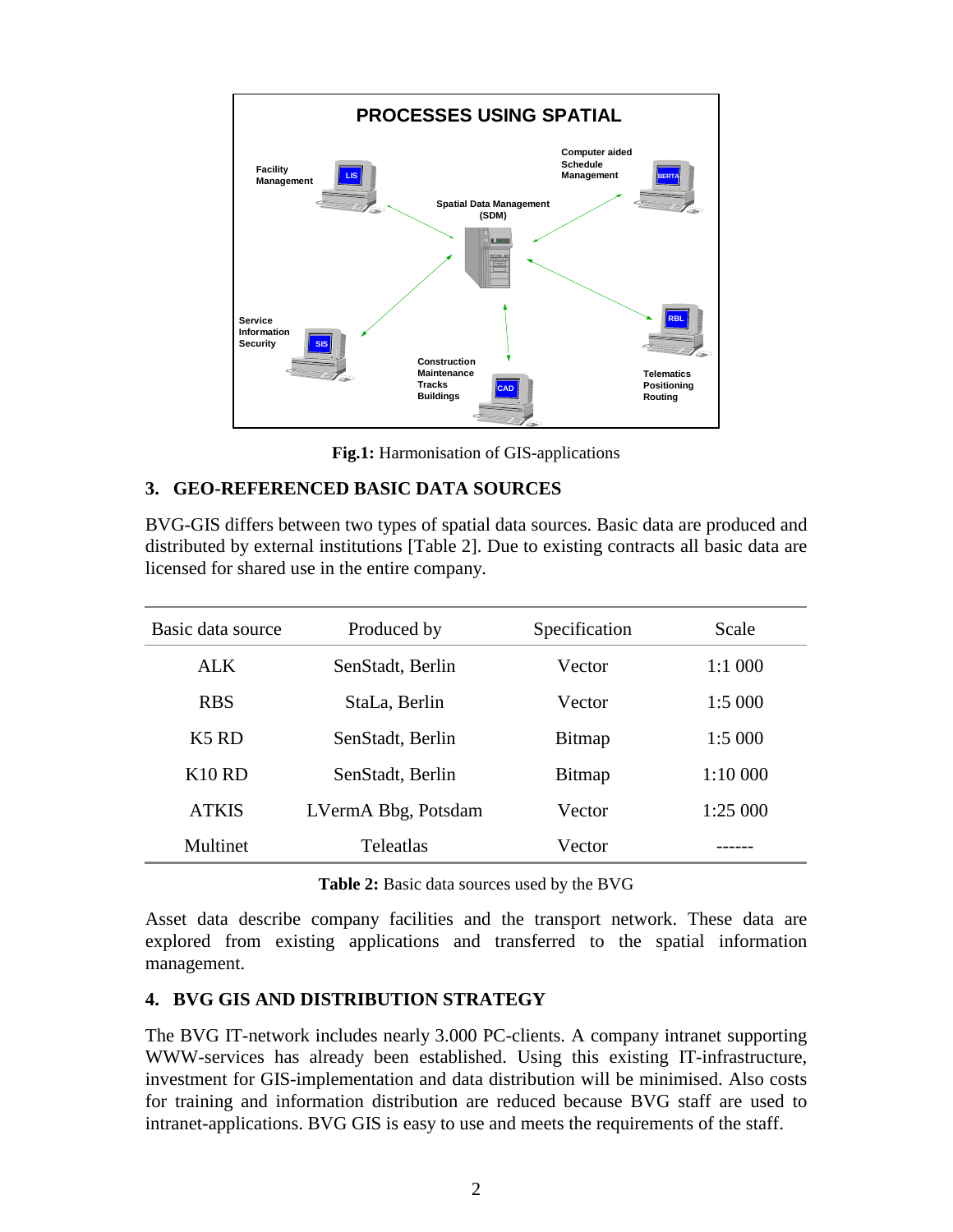Distributing and visualising of spatial data comprises the following components [Fig. 2]:

- Standard internet 32bit-browser and viewer-plug in
- Internet map server
- Relational database technology
- SQL-interfaces for spatial data transfer.

Spatial Information Management (SIM) is a complex strategy (SCHEU, 2000), this paper focuses on the management of Berlin´s Digital Cadastral Map (ALK-vectordata). BVG-GIS depends in particular on DCM as the major basic topography.



**Fig.2:** Distribution and visualisation components

BVG-GIS uses standard tools providing following features [Fig.3]:

- Layer-structured multiscale visualisation
- Navigation in vector data using zoom function and panning
- Analysing spatial data (buffering, distance measuring)
- Database-queries

Based on the ALK basic topography the integration of specific spatial data has been started in march 1999. Full operability of BVG GIS was achieved at the end of 1999 (ROSENBAUM & SCHEU, 2000).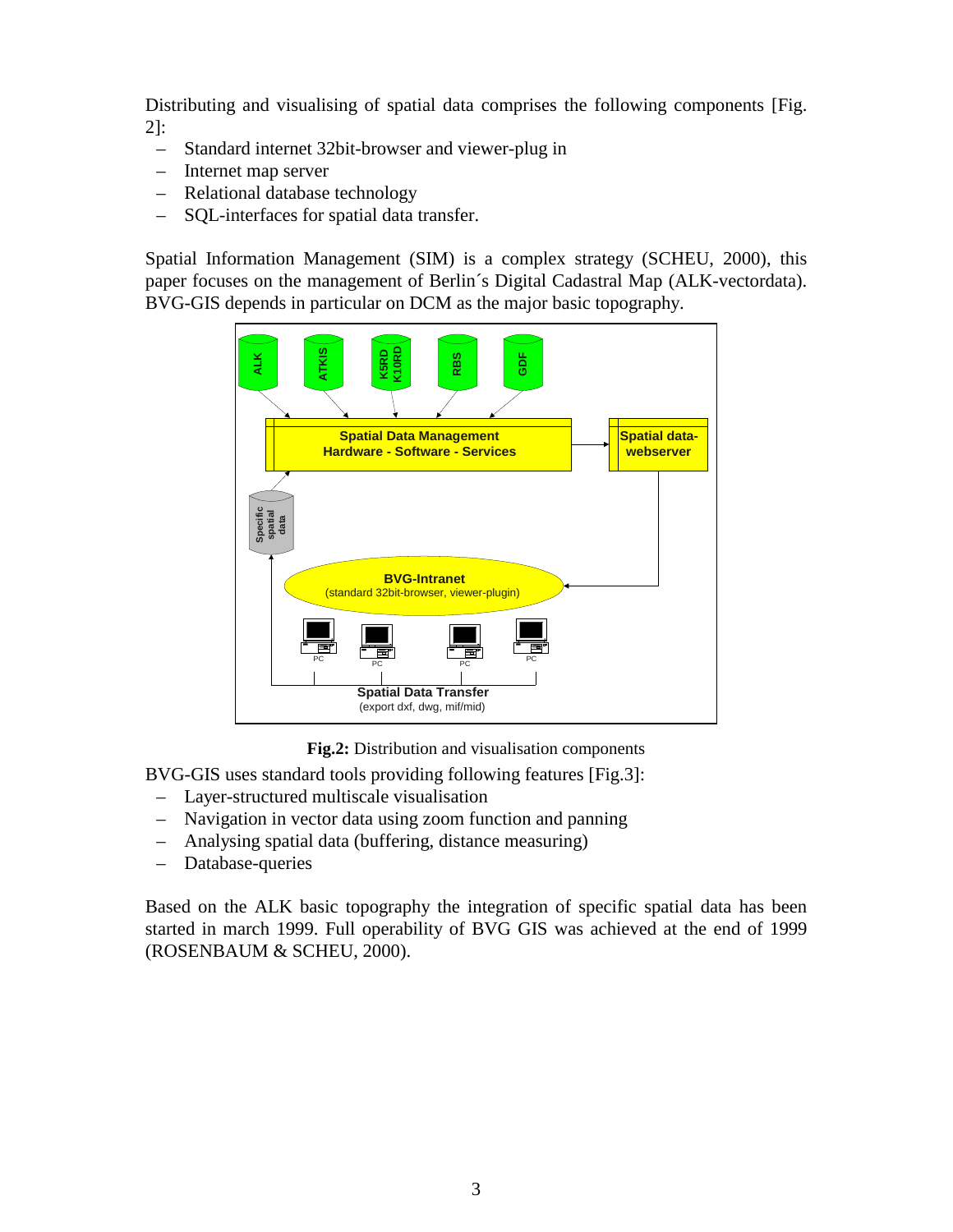

**Fig.3:** Screenshot from BVG-GIS-solution

## **5. FIRST DATA TAKE ON AND UPDATE OF DCM**

BVG uses GIS to map and associate their assets to the boundaries depicted in the digital cadastral map. First data take on of DCM processed 1.4 Mio features with 9 Mio points and 8 Mio arcs. These data were transferred by ASCII-filesystem (1.2 GB in format EDBS). An SQL-interface pre-processed and stored the data in a relational database management system.



**Fig.4:** Incremental update and SIM

In the past changes have been transferred by supplying the users with a refresh copy of their complete map base. Alternatively the supply of refresh copies for lesser areas based on tiles or other predefined areas were also used. These refresh methods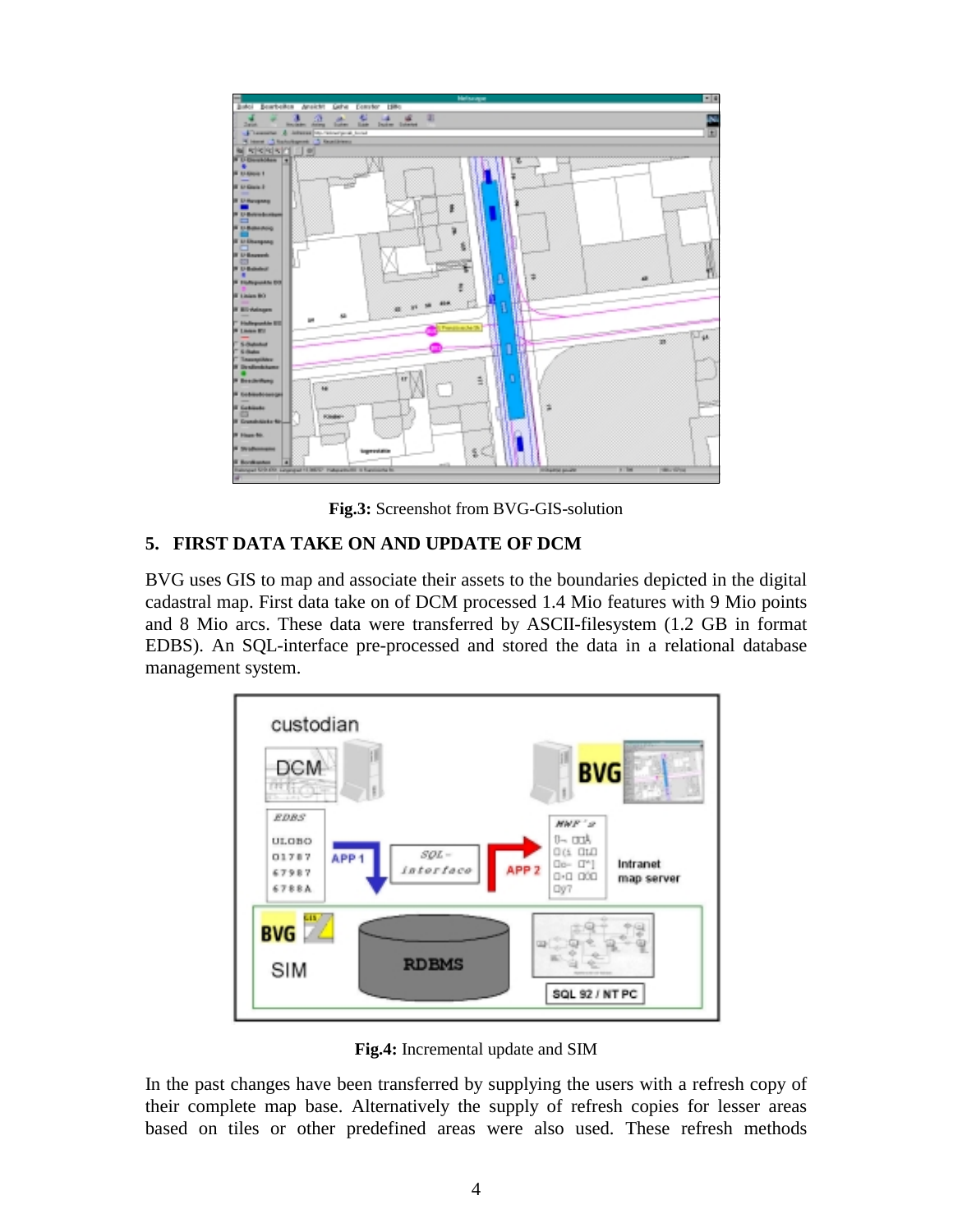effectively hid the changes from the users who required a more transparent update method to allow an assessment of the impact of the changes on associated spatial data. BVG uses an incremental update, its benefits are clearly argued by DOMINGUEZ et al. (1994). Since 1998 the ongoing process of maintaining the currency is handled in this incremental process, referring to unique feature identifiers (UFI) (HESSE & JACOBY, 1995).

### **6. CONCLUSIONS**

BVG GIS implementation is divided into four steps shown in figure 5. Establishing of intranet GIS and basic data distribution is finished. Integration of specific data takes place in different departments. One of the main tasks for the future is to ensure the topicality of basic and asset data.



**Fig. 5:** Implementation steps of BVG-GIS

GIS is used as a strategic tool in most companies. BVG realises several projects (RBL, BERTA, LIS, FAHRINFO), which are using geo - referenced data from different sources. GIS technologies are supporting various purposes. They are useful tools to increase the value of spatial data by combining basic and asset data sources.

## **REFERENCES**

- DOMINGUEZ, G.; LAWFORD, G.; WILLIAMS, D. and CARROLL, D.: The Generation of Incremental Updates and their Role in Helping Your System's Bottom Line. Proceedings of AURISA 94, the Annual Conference of Australasian Urban and Regional Information Systems Association Inc. Sydney, Australia. November 1994.
- HESSE, W. and JACOBY, S.: Incremental Updates, Unique Feature Identification and Version Management in Modern GIS. Proceedings of AURISA 95, the Annual Conference of Australasian Urban and Regional Information Systems Association Inc. Melbourne, Australia, 1995.
- ROSENBAUM, D. and SCHEU, M.: Strategy for and Implementation of a Companywide GIS, GIM International, Vol. 14, No. 10, page 56-57.
- SCHEU, M.: Geo-Informationssysteme mit großmaßstäbigem Anwendungsbezug, Habilitationsschrift, DGK Reihe C, Dissertationen, Heft Nr. 522, München 2000.